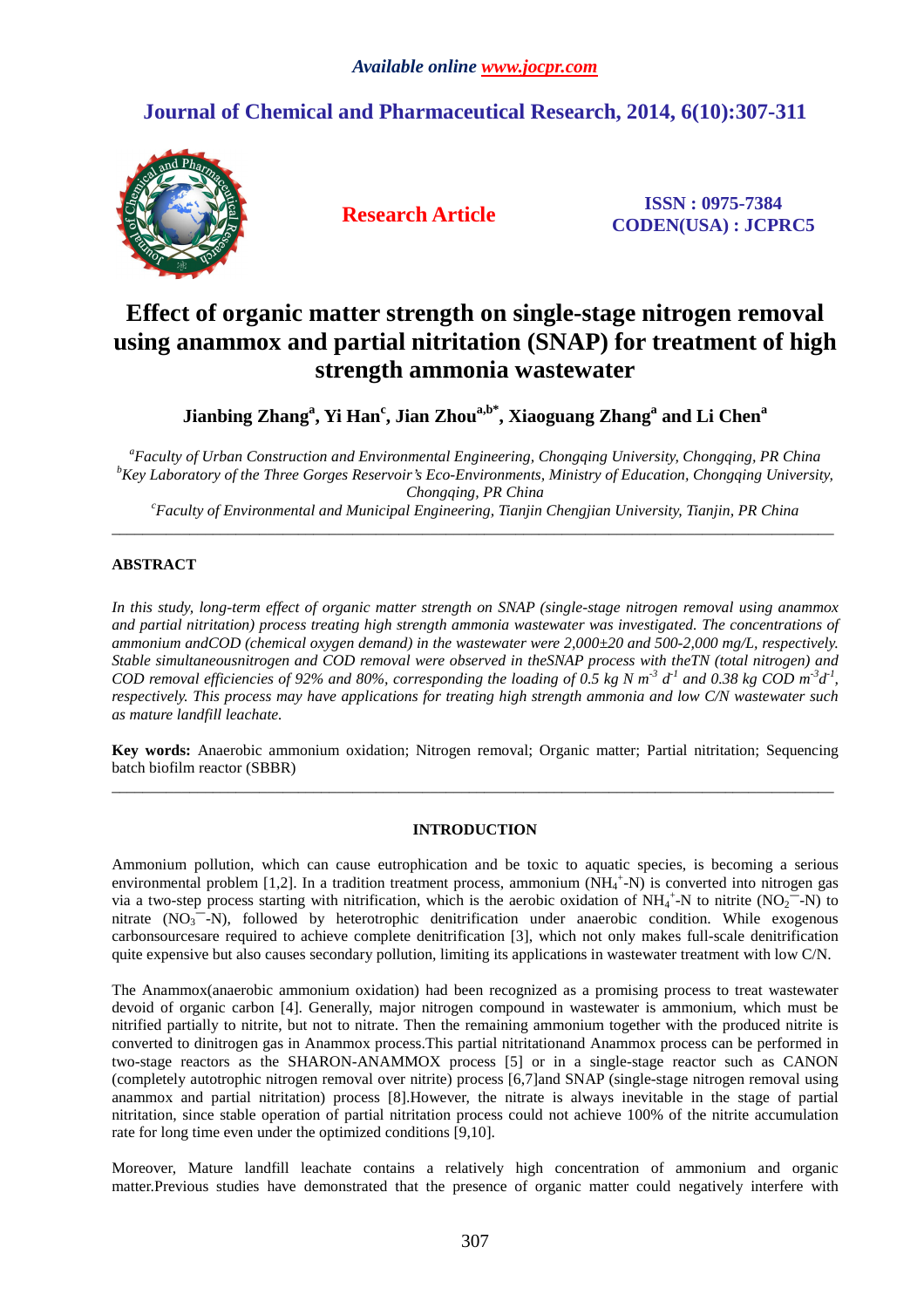Anammox reaction [11], Ni et al. [12] demonstrated that low organic matter concentration did not affect ammonium removal significantly but improved the total nitrogen (TN) removal via denitrification.Chamchoi et al. [13] found that the COD concentration was a control variable for process selection between Anammox and denitrification.

*\_\_\_\_\_\_\_\_\_\_\_\_\_\_\_\_\_\_\_\_\_\_\_\_\_\_\_\_\_\_\_\_\_\_\_\_\_\_\_\_\_\_\_\_\_\_\_\_\_\_\_\_\_\_\_\_\_\_\_\_\_\_\_\_\_\_\_\_\_\_\_\_\_\_\_\_\_\_*

Thus, this study was performed to evaluate the effect of organic matter strength on the SNAP process for treatment of high strength ammonia wastewater in a single SBBR (sequencing batch biofilm reactor).Starch and peptone which simulated the organic matter in actual landfill leachate were added to create different influent concentration of COD to ammonium ratio (C/N) for nitrogen and COD removal investigation. Some controlling strategies were optimized and the reactor performance was examined in the SNAP process.

#### **EXPERIMENTAL SECTION**

#### 2.1 Reactor and operational strategy

The SBBR (sequencing batch biofilm reactor) was a plexiglas cylinder, the height of which was 500 mm and internal diameter 200 mm, with height to diameter ratio being 2.5. Semi-soft fibre fill was used as the biomass carrier and the packing rate was 50% (V/V). The reactor had a working volume of 10 L feeding with artificial wastewater. During the experiment period, the reactor was placed in a thermostatic chamber, in order to maintain the temperature constant at 30±1℃.

The SBBR was operated sequentially in 8 h-cycle, with intermittent aeration (aeration 4h / aeration stop 4h). Discharging and feeding were carried out during the last 10 min of each 3 cycles (24h) and the water filling ratio was 0.25.The aeration was controlled using air pumps to regulate the DO concentration of the reactor. The SBBR was run at limited aeration stage, with the concentration of DO strictly controlled around 2.5 mg  $L^{-1}$  by adjusting the air flow rate. At the aeration stop stage, the concentration of DO was at 0.1 -0.2 mg  $L^{-1}$ .

The strategy of limited aeration was adopted to inhibit (nitrite oxidizing bacteria) NOB activity and prompt (anaerobic ammonium oxidation bacteria) AnAOB proliferation, achieving autotrophic (ammonium oxidizing bacteria) AOB andAnAOB simultaneous growth. During the experiment, different concentration strength COD (500, 1,000, 1,500 and 2,000 mg/L) were introduced in the influent, respectively, resulting in an influent C/N of 0.25, 0.5, 0.75 and 1.

#### 2.2 Seed sludge and synthetic wastewater

The SNAP biomass was derived from an ongoing lab-scale SBBR using Anammox and partial nitritation for treatment of high strength ammonium wastewater. The original SBBR was operated for 2 years with influent NH<sup>+</sup><sub>4</sub>-N concentration of 2,000±20 mg/L.

The composition of the synthetic inorganic media was as follows  $(L)$ , NH<sub>4</sub>HCO<sub>3</sub>: 1700~13540 mg; KH<sub>2</sub>PO<sub>4</sub>: 25 mg; EDTA:  $25 \text{ mg}$ ; FeSO<sub>4</sub>:  $6.25 \text{ mg}$ ; MgSO<sub>4</sub>·7H<sub>2</sub>O: 200 mg; CaCl<sub>2</sub>: 300 mg; trace nutrient solution: 1.25 ml and the right amount of KHCO<sub>3</sub> to regulate pH to 8.0. The trace nutrient solution contained (g/L), ZnSO<sub>4</sub>·7H<sub>2</sub>O: 0.43; CoCl<sub>2</sub>·6H<sub>2</sub>O: 0.24; MnCl<sub>2</sub>·4H<sub>2</sub>O: 0.99; CuSO<sub>4</sub>·5H<sub>2</sub>O: 0.25; Na<sub>2</sub>MoO<sub>4</sub>·2H<sub>2</sub>O: 0.22; NiCl<sub>2</sub>·6H<sub>2</sub>O: 0.19; H<sub>3</sub>BO<sub>4</sub>: 0.014;  $Na_2WO_4.2H_2O$ : 0.05. Starch and peptone as the organic carbon source was mixed by equivalent COD ratio of 1:1. Starch and peptone was complex organic substrate which could be representative to the biodegradable organics in wastewater.

#### 2.3 Analysis methods

The influent and effluent samples were collected on a daily basis and were analyzed immediately.The concentrations of COD, NH<sub>4</sub><sup>+</sup>-N, NO<sub>2</sub><sup>-</sup>-N, NO<sub>3</sub><sup>-</sup>-N, TN and MLSS were measured according to standard methods for the examination of water and wastewater [14]. The system was equipped with suitable submerged probes, such as dissolved oxygen (DO) (Hach, HQ30d, USA), pH (Hach, sension2, USA) and oxidation reduction potential (ORP) (Hach, sension2, USA).

#### **RESULTS AND DISCUSSION**

3.1 Autotrophic nitrogen removalperformance using anammox and partial nitritation

Experiments were carried out without addition of organic matter in phase 1 (days 1-35). The profiles of  $NH_4^+$ -N,  $NO_2$ <sup>-</sup>-N,  $NO_3$ <sup>-</sup>-N in effluent, as well as nitrogen removal rate were presented in Figure 1. The NH<sub>4</sub><sup>+</sup>-N in influent was kept at 2,000±20 mg/L, which simulated the ammonium concentration in mature landfill leachate [15,16]. It could be seen that a persistent, stable partial nitritation and Anammox were achieved in the SBBR. A maximal total nitrogen (TN) removal rate of 0.46 kg N m<sup>-3</sup> d<sup>-1</sup> was achieved for the SNAP process with the NH<sub>4</sub><sup>+</sup>-N and TN removal efficiencies of 99.9% and 91.3%.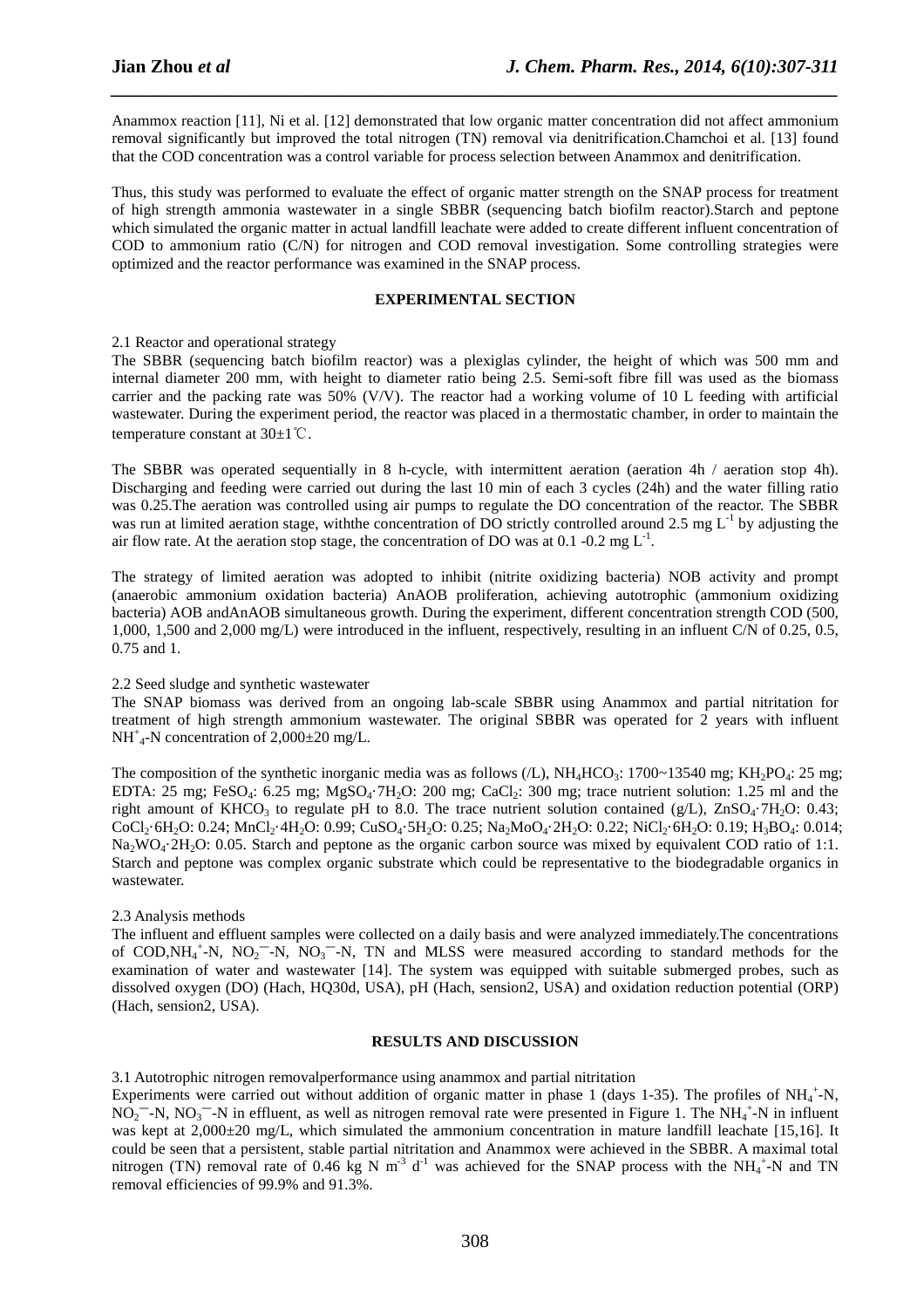

*\_\_\_\_\_\_\_\_\_\_\_\_\_\_\_\_\_\_\_\_\_\_\_\_\_\_\_\_\_\_\_\_\_\_\_\_\_\_\_\_\_\_\_\_\_\_\_\_\_\_\_\_\_\_\_\_\_\_\_\_\_\_\_\_\_\_\_\_\_\_\_\_\_\_\_\_\_\_*

**Figure1Profiles of nitrogenous compounds concentration and removal rate during phase 1 (without organic matter)** 

It should be noted that the SBBR biofilm of the SNAP processwas reddish. The SEM was used to visualize the surface of aggregated bimass (Figure 2). The sludge sample was taken from the SBBR on the 30th day. The dominant microorganisms in the sludge were dense coccoidcells which were supposed to be Anammox bacteria [17,18].



**Figure 2 Scanning electron photomicrographs of microorganism on the biofilm** 

3.2 Nitrogen and COD removal performance of the SNAP processat different C/N

Wastewater such as mature landfill leachate contains high concentration of organic matter, which poses a great threat to the surroundings and needs to be treated before discharge. However, to the autotrophic nitrogen removal process, the presence of organic matter might result in excessive growth of heterotrophic denitrification bacteria and inactivating or eradicating Anammox communities with the operation of the SBBR [19]. Different concentration of CODwas conducted to investigate nitrogen removal performance, respectively.

The organic matter of different concentration were introduced to the SBBR on day 36, 66, 96 and 126 with the concentration of COD 500 mg/L,  $1,000$  mg/L,  $1,500$  mg/L and  $2,000$  mg/L in the phase 2, 3, 4, and 5 (days 36-65, 66-95, 96-125 and 126-142), respectively. As shown in Figure 3, there was no pronounced change in the  $NH_4^+$ -N removal process in the phase 2, 3 and 4.At an applied load of 0.5 kg N m<sup>-3</sup> d<sup>-1</sup> and 0.375 kg COD m<sup>-3</sup> d<sup>-1</sup>, high rate simultaneous nitrogen and COD removal were observed with the TN and COD removal efficiencies of 92% and 80%, respectively.Interestingly,the organic matter or COD was removal sharply by the SBBR. It demonstrated that there were another wayssuch as heterotrophic bacteria or autotrophic bacteria which have the capacity of facultative heterotrophismto remove the organic matter in thisSNAP process.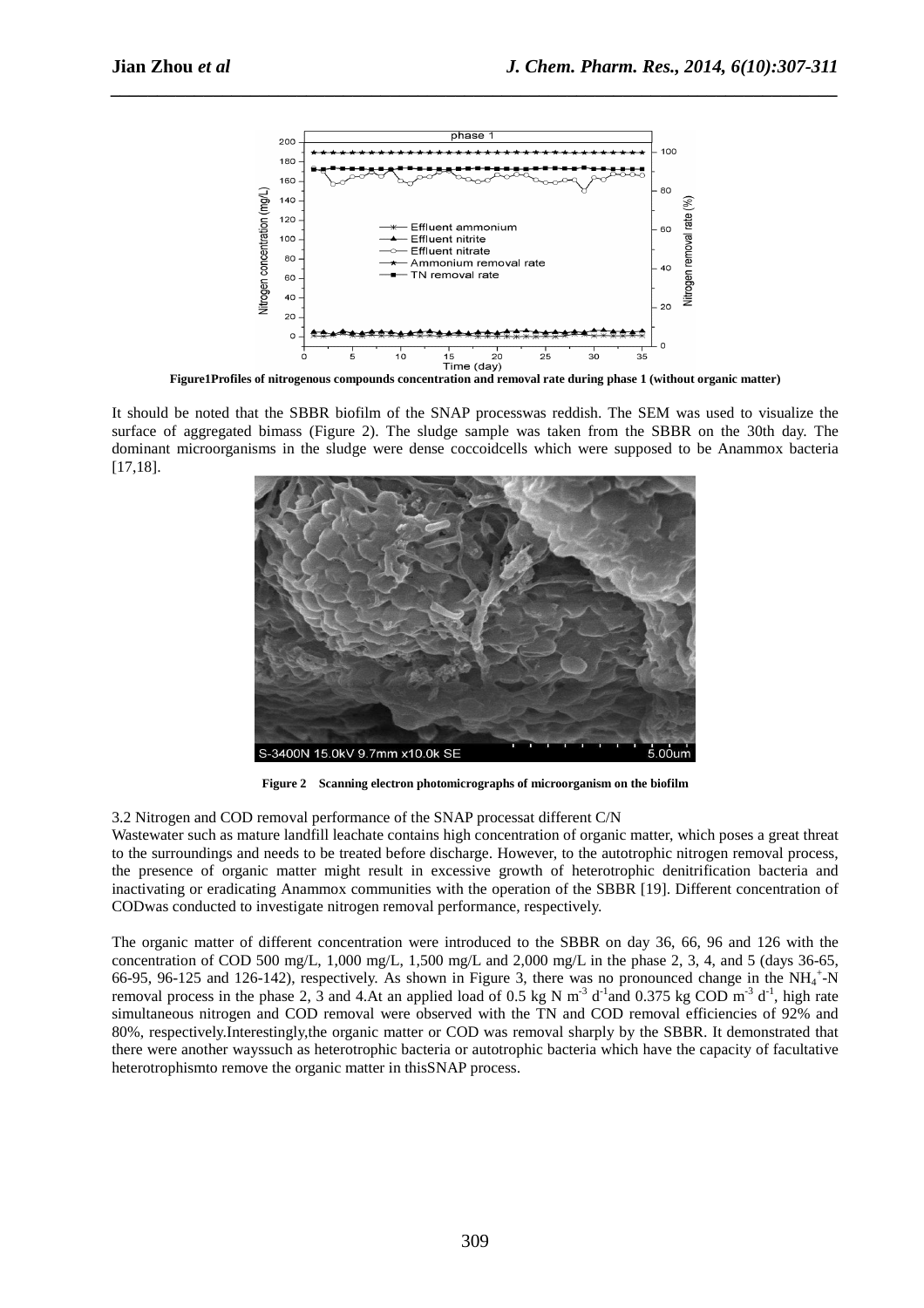

**Figure 3 Profiles of nitrogenous compounds (a) and COD (b) concentration and removal rate during phase 2 (C/N=0.25, COD=500 mg/L), phase 3 (C/N=0.5, COD=1,000 mg/L), phase 4 (C/N=0.75, COD=1,500 mg/L) and phase 5 (C/N=1, COD=2,000 mg/L)** 

The nitrite clearly started to accumulate and theeffluent COD concentration increased suddenly when the influent concentration of COD was increased from 1,500 mg/L to 2,000 mg/L on the 126th day.Which indicating a gradual inhibition of Anammox activity by the high strength organic matter [11]and accumulated nitrite [20].And the ammonium removal efficiency decreased rapidly, corresponding with the ammonium removal rate from 99.9% on the 139th day to 88.8% on the 142th day.Thus, influent concentration of COD was reduced to 1,500 to avoid the inhibition of Anammox reaction. Otherwise, the system would collapse.

Overall, it could be concluded safely that the system had the capacity of resisting the shock of high organic matter concentration. Therefore, the simultaneous partial nitritation and AnammoxSBBR process could be applied for nitrogen and COD removal in treating low C/N wastewater such as mature landfill leachate, even though the high organic matter occurred unconsciously at some time. Nevertheless, some unexpected factors might affect the stability of the system in treating the actual landfill leachate, which would be further investigated in the future.

#### **CONCLUSION**

In a long-term study, the SNAP process demonstrated that advanced simultaneous nitrogen and COD removal could be achieved under low organic matter in a SBBR. A maximal total nitrogen (TN) and COD removal rates of 0.46 kg N m<sup>-3</sup> d<sup>-1</sup>and 0.3 kg COD m<sup>-3</sup> d<sup>-1</sup>were achieved in the SNAP process with TN and COD removal efficiencies of 92% and 80%, respectively. Thus, the SNAP process can be used to treat low C/N wastewater such as mature landfill leachate.

#### **Acknowledgements**

This work was supported by the National Science and Technology Major Project for Water Pollution Control and Remediation of China (2008ZX07315-004).

#### **REFERENCES**

[1]J Liu; J Diamond, *Nature*, **2005**, 435(7046), 1179-1186.